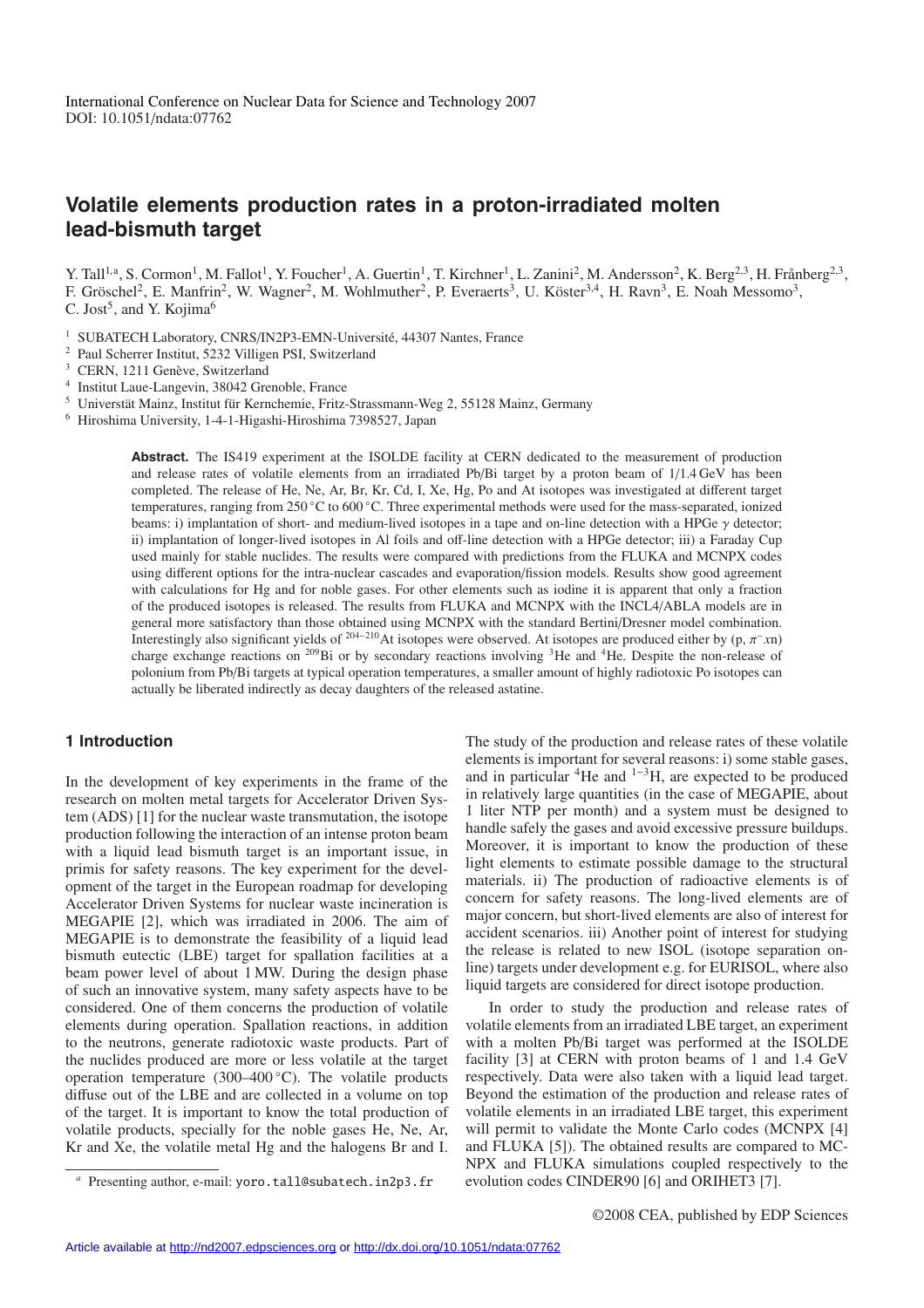### **2 Overview of the experiment**

The experiment was performed at the ISOLDE facility in three runs between 2004 and 2005. The experiment is described in ref. [8]. For the first and the last run, the target consisted of lead-bismuth contained in a tantalum cylinder of 20 cm length and 1 cm radius, 75% filled; the target was irradiated with protons of 1.4 GeV and 1.0/1.4 GeV respectively for the first and the third run. The mass of the LBE was 547 g; in order to obtain good release efficiency, for most of the measurements the target temperature was fixed at around 600 ◦C. In the second run, a liquid lead target was used with a proton beam of 1.4 GeV and a target temperature fixed at  $520^{\circ}$ C. These temperatures are higher than the range of the LBE temperatures in MEGAPIE during operation, which varies from 300  $\degree$ C to 400  $\degree$ C depending on the position inside the target. Having performed the experiment at higher temperatures than MEGAPIE will allow, to conclude, in case the release of a specific isotope is not observed at  $600\degree C$ , no release is expected in MEGAPIE for the same isotope at 300–400 ◦C, even for much longer irradiation times.

Various measurement techniques are available at ISOLDE and can be subdivided in two categories according to the halflife of the isotopes.

- **–** Off-line measurements using γ-spectroscopy are used for isotopes with half-lives from about 5 minutes to few weeks.
- **–** On-line measurements (two procedures can be used to collect data): the Faraday Cup and the tape station measurement. The Faraday Cup is most useful for measuring stable isotopes or long-lived radioisotopes. The tape station measures the production rate of radioisotopes with a very short half-life. After collection of the radioactive ion beams on the tape, it is transported to a germanium detector which carries out the on-line measurements.

We investigated the release of He, Ne, Ar, Br, Kr, Cd, I, Xe, Hg, Po and At radioisotopes. During the measurements, most attention was concentrated on those isotopes that are critical for the operation of an ADS target such as MEGAPIE. A selection of the data obtained is presented in this paper, with emphasis on the  $\gamma$ -spectroscopy data.

The release of the volatile elements from an ISOL target is a complex process [9, 10]. The volatile species formed after the spallation reaction diffuse first in the liquid. The diffusion speed in the bulk material depends on the target material, the temperature and the diffusing species. The elements effuse through the target container, the transfer line and the ion source. They are ionized by a plasma ion source, then accelerated to 60 keV and sent to the magnetic mass separators and to the beam lines where the measuring stations are placed. Part of the produced elements is lost during diffusion, effusion, ionization and transmission due to their possible chemical reactivity, sticking to the wall, condensation, leaks and or passing through the ion source without being ionized. In order to obtain the in-target production rates of the volatile elements, one must take into account the different efficiencies (of the ion source, the transmission line, the mass separator and the detector). Temperature dependence of the yields were measured for several isotopes (fig. 1 for a target temperature



**Fig. 1.** Temperature dependence of the measured yields (atoms/ $\mu$ C) for the indicated isotopes.

from 250 °C to 600 °C). While it is expected that for Cd, Hg and At isotopes the release increases significantly with the temperature, it is somewhat surprising that for Xe isotopes the release still increases from 500 ◦C to 600 ◦C. Further investigations showed that the release time of noble gases in the LBE target is a long process (of the order of 10–30 minutes), even at high temperature, thus indicating that probably a constant release was not reached for the noble gases when the temperature measurements were taken. Nevertheless, only a post irradiation analysis, by mass spectroscopy, of samples taken from the target will give an answer, whether the release at 600 ◦C was complete or not. Such a measurement will be performed in 2007.

### **3 Results**

The data obtained with off-line and on-line  $\gamma$ -spectroscopy were compared to FLUKA and MCNPX calculations. The production rates from the two Monte Carlo codes were coupled with the evolution codes ORIHET3 and CINDER90 respectively. In the case of MCNPX, results are shown here with two different model combinations for the intranuclear cascade and evaporation/fission models: the default Bertini/Dresner combination, and the newer INCL4/ABLA model combination.

**Noble gases.** Figure 2 shows the production rates of xenon isotopes. We obtain good agreement between data and simulations in the case of FLUKA and MCNPX when combined with the INCL4 intra-nuclear cascade model and the ABLA evaporation/fission option. The Bertini intra-nuclear cascade model with the Dresner evaporation/fission option when implemented into MCNPX overestimates the production rates of xenon isotopes following the interaction of a proton beam of 1.4 GeV in a Pb/Bi target. While for a proton beam of 1.0 GeV, MCNPX (Bertini/Dresner or INCL4/ABLA) and FLUKA reproduce well the data for the Krypton isotope production rates (see fig. 3). The same is observed for xenon isotope production rates at the same proton beam energy.

Krypton isotopes, like Xe isotopes, are produced in the later stage of the spallation process, the fission of highly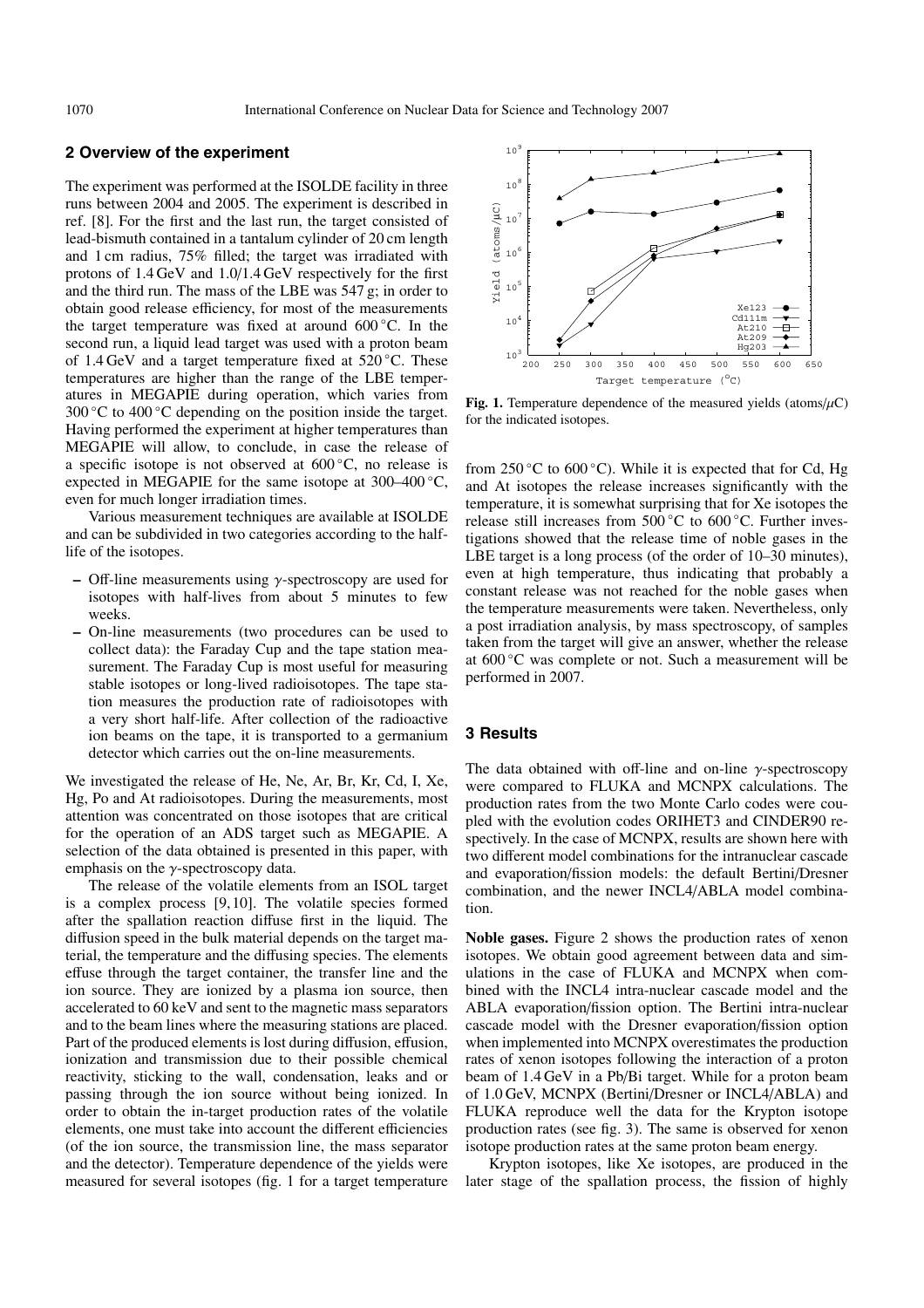

**Fig. 2.** Production rates for Xe isotopes for 1.4 GeV protons at 600 ◦C target temperature. Measured points with on-line and offline HPGe detector (respectively black filled triangles and squares) compared with calculations: open circles: MCNPX (Bertini/Dresner model combination); open diamonds: MCNPX (INCL4/ABLA); stars: FLUKA.



**Fig. 3.** Same as figure 2 but for Kr isotopes production rates, for 1 GeV protons.

excited spallation fragments, or as a two-step process due to neutron induced fission from high-energy spallation neutrons. Evaporation/fission models are therefore responsible for the differences between the codes observed in figure 2. However, in this case we cannot conclude which model is better, even though the isotope mass distributions seem to indicate that MCNPX with INCL4/ABLA and FLUKA give the best results.

**Mercury.** In figure 4 the measured cumulative production rates at 1.4 GeV for radioactive Hg isotopes are presented. In general the agreement between the data is good. Also, the simulations reproduce well the production rates given by the measurements. Longer-lived Hg isotopes are expected to be completely released at the temperature of 600 ◦C. We note a trend, that is observed in all the mass distribution plots, that for isotopes in the low and high tails of the distributions the data are lower than the calculations. Due to the long release time of volatile elements in a liquid target, part of the shorterlived isotopes decay inside the target prior to release.



**Fig. 4.** Same as figure 2 but for Hg isotopes production rates, for 1.4 GeV protons.



**Fig. 5.** Release rates of At isotopes at 600 ◦C, for 1.4 GeV protons.

**Astatine and polonium.** The astatine isotopes have short halflives and are produced at relatively low rates in the target. Astatine release is therefore not a safety issue. However, astatine  $\beta$  decays to polonium which has highly radiotoxic isotopes since they are alpha emitters and some of them are very long-lived, e.g., 2.9 and 102 years for <sup>208</sup>Po and <sup>209</sup>Po respectively. It is therefore important to measure the release rates of astatine isotopes. Figure 5 shows the release rates of astatine isotopes when a proton beam of 1.4 GeV energy interacts with the Pb/Bi target. The results of the measurements agree with each other while the simulations give results higher than the measurements. The release rates of astatine have similar values for proton beam energies of 1.0 GeV and 1.4 GeV. The discrepancy between the calculated and measured values is probably due to incomplete modeling in the Monte Carlo codes, especially in the transport of light particles such as alpha, 3He and pions. These light particles play a major role in the production of astatine isotopes [11]. The dominating direct reactions are  $^{209}Bi(p,\pi^{-}xn)^{210-x}$ At. However, for a thick target as used in this experiment, secondary reactions must be taken into account:

<sup>209</sup>Bi(<sup>3</sup>He,*x*n)<sup>212−*x*</sup>At induced by spallation-produced <sup>3</sup>He, **–** 209Bi(4He,*x*n)<sup>213</sup>−*<sup>x</sup>*At induced by spallation-produced 4He.

Even though such reactions are included in the FLUKA and MCNPX transport, the experimental trend is not reproduced,